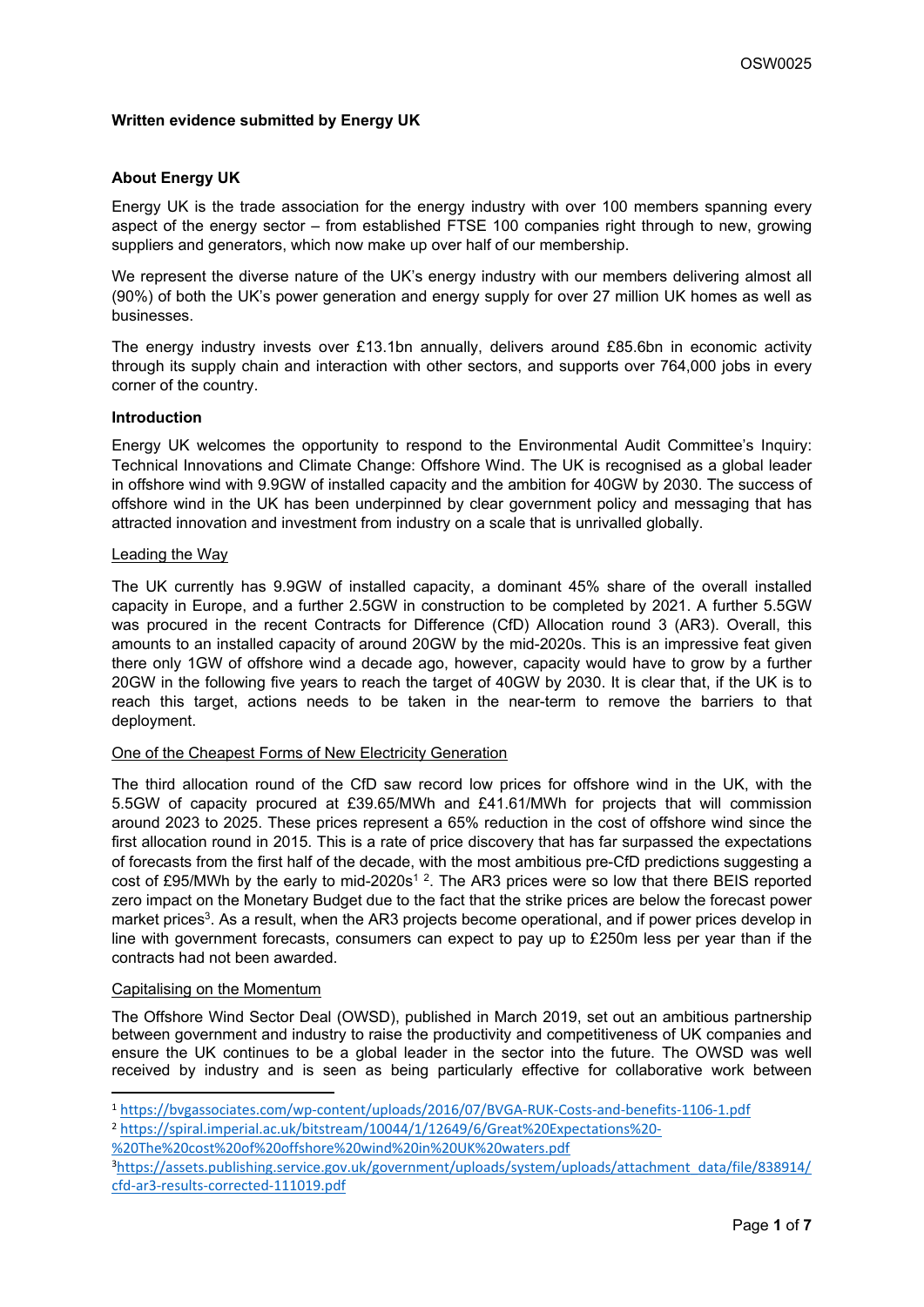government and industry to overcome a number of barriers to offshore wind deployment at the rate required to satisfy the 2050 net zero target.

It was positive to see government raise the UK offshore wind ambition from 30GW to 40GW by 2030 following the 2019 election process. Industry would now welcome formal recognition from government of the new 40GW target, and a joint discussion on how the increased ambition will impact the aspirations within the OWSD.

Should you have any questions regarding this consultation response then please do not hesitate to get in touch via the details below.

## **Philip McNally**

Policy Manager, Power

Energy UK

020 7024 7633 **[philip.mcnally@energy-uk.org.uk](mailto:philip.mcnally@energy-uk.org.uk)** 

## **Response to Questions**

1. How effective has the Government's Offshore Wind Sector Deal been in moving the sector towards becoming an integral part of a low-cost, low-carbon, flexible grid system and boosting the productivity and competitiveness of the UK supply chain?

The UK is recognised as a global leader in offshore wind with 9.9GW installed capacity and the ambition for 40GW by 2030. The success of offshore wind has been underpinned by clear government policy support that has attracted innovation and investment from industry on a scale unrivalled globally. The launch of the OWSD in March 2019 was a positive move, formalising collaboration between industry and government to maximise the domestic opportunities from the sector.

Energy UK firmly believes that the OWSD is an excellent platform for addressing the key barriers the industry faces to mass deployment of the technology. The OWSD has fostered a culture of collaboration across industry, the supply chain and government that is attractive to international investors and has cemented the UK as a global leader in offshore wind.

The OWSD contains a number of aspirations that build on the UK's global leadership in the sector, maximising the advantages for UK industry from the global shift to clean growth. It was positive to see industry sign onto these aspirations and begin work to progress towards the goals, however, given the subsequent 1/3 increase in the headline target of offshore wind capacity by 2030, from 30GW to 40GW, it stands to reason that the underlying aspirations should be reviewed to ensure they are still appropriate.

Since the launch of the OWSD in March 2019, there have been a number of major developments in the sector that have led to positive outcomes. The cost of offshore wind has continued to fall as seen with the 5.5GW of offshore wind procured in the CfD AR3 at record low prices of £39.65/MWh and £41.61/MWh for projects that will commission around 2023 to 2025. Much of the work of the OWSD is progressed through targeted groups that aim to maximise collaboration to overcome specific challenges. These groups include:

- The Offshore Wind Innovation Group
- The Offshore Wind Growth Partnership
- The Investment in Talent Group
- The Joint Windfarm Mitigation Task Force
- Aviation Taskforce
- Future of Offshore Transmission Workgroup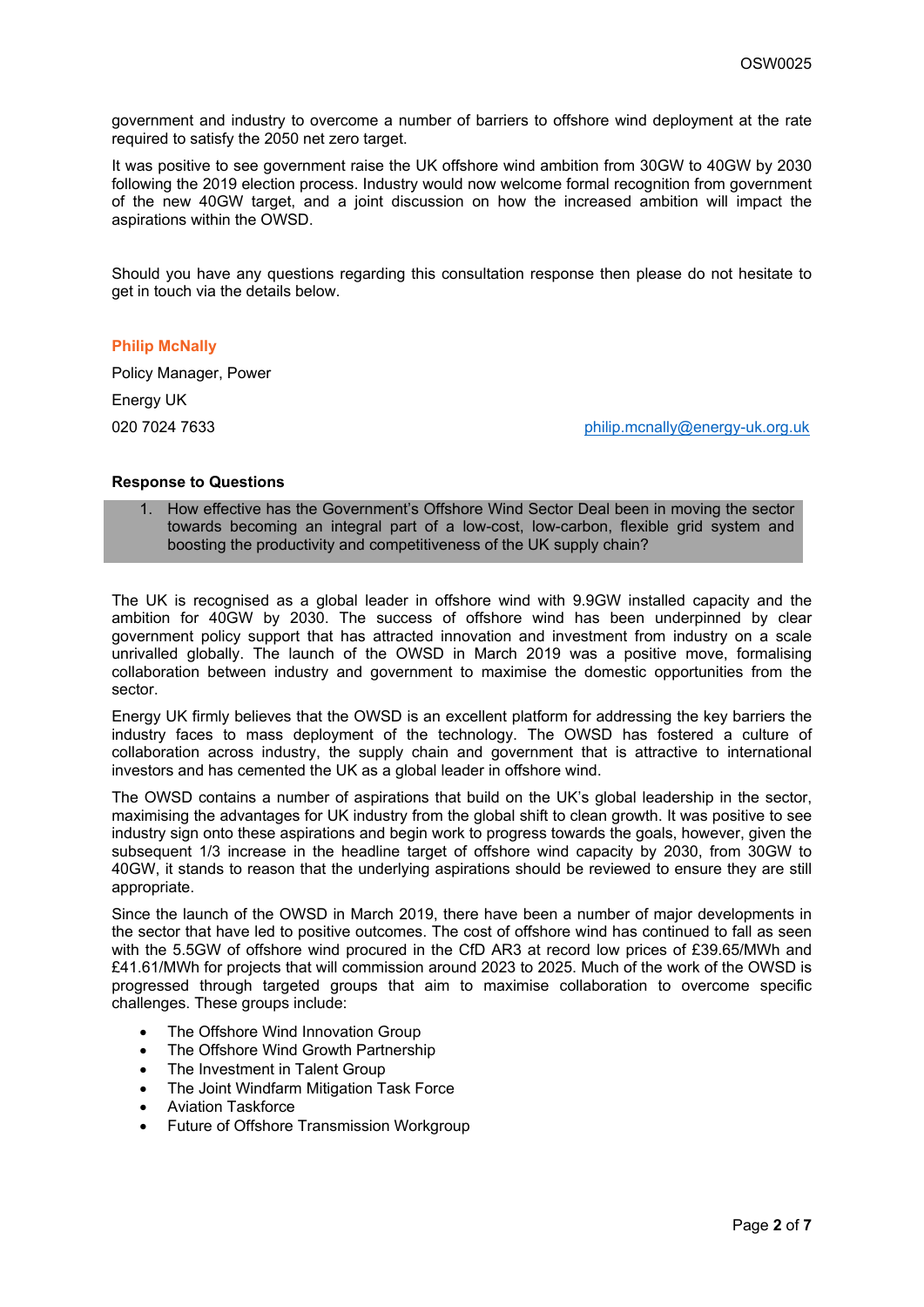Detail on the progress since the implementation of the OWSD and the focus of some of these groups above can be found in the BEIS Policy Paper – Offshore wind Sector Deal – one year on published on 4 March 2020<sup>4</sup>.

## 2. What level of output can the sector deliver in the UK, and what Government support would be needed to achieve this?

It was particularly encouraging to see the Conservative Manifesto commit to raising the UK offshore wind ambition from 30GW to 40GW by 2030 following the 2019 election process. Industry would now welcome formal recognition from government of the new target and a joint discussion on how the increased ambition will impact the aspirations and pace of delivery under the OWSD.

Looking further ahead, the Committee on Climate Change (CCC) has suggested that at least 75GW of offshore wind could be deployed by 2050 and that historical deployment rates and a growing global market suggest this level of deployment should not be an issue.

Floating offshore wind, which opens up access to deeper waters, can significantly increase total offshore wind deployment with studies suggesting an additional resource of up to 350GW<sup>5</sup> . It should be noted that any deployment towards this potential is dependent on overcoming a number of barriers to offshore wind deployment. Before entering the commercial phase, floating offshore wind will have to demonstrate novel technologies (floats, anchors, dynamic high-voltage cables and connectors), adapted to the turbines of the future and to extreme sea conditions.

In addition, the work being undertaken as part of the OWSD will be key to overcoming barriers such as lack of suitable grid infrastructure, system integration, aviation and radar, which present challenges for both fixed foundation and floating offshore wind.

As offshore wind sites are opened up in deeper waters and at greater distances from shore, it will also be important that the UK Government prioritise this barriers work now, to ensure that solutions are delivered in time to facilitate the additional capacity required to meet the 40GW target. The government should also work with its European neighbours to develop efficient, interconnected offshore grids that will yield economic and system security benefits. In order to maximise the efficiency and potential of offshore wind, the planning and development of wind farms – as well as broader maritime spatial planning – should be intelligently coordinated across national borders.

The certainty given by the CfD scheme has been a key factor underpinning the cost reductions achieved by the UK offshore wind industry in recent years. To maintain momentum in offshore wind deployment and retain investor confidence, it is important that the scheme is maintained through the 2020s for offshore wind. In the longer term, it is likely that both renewable support schemes and electricity market design will need to evolve. Changes should be developed in consultation with all stakeholders with as much advance notice as possible. This will enable both developers and investors to prepare for the changes while ensuring continuity in offshore wind deployment in the meantime.

## 3. How might the UK take advantage of further technological advances in offshore wind technology, particularly in relation to floating arrays?

We strongly support the government's proposal to introduce floating offshore wind as a standalone technology in the current consultation issued by the Department for Business, Energy and Industrial Strategy (BEIS)<sup>6</sup>. It is vital that floating offshore wind is defined separately from fixed-bottom projects with a distinct Administrative Strike Price (ASP) to allow projects to successfully compete in future allocation rounds. BEIS has rightly recognised that pre-commercial technologies, such as floating offshore wind, will have a levelised cost of electricity that is higher than more mature technologies and

<sup>4</sup> [https://www.gov.uk/government/publications/offshore-wind-sector-deal/offshore-wind-sector-deal-one](https://www.gov.uk/government/publications/offshore-wind-sector-deal/offshore-wind-sector-deal-one-year-on)[year-on](https://www.gov.uk/government/publications/offshore-wind-sector-deal/offshore-wind-sector-deal-one-year-on)

<sup>5</sup> [https://www.theccc.org.uk/wp-content/uploads/2019/05/CCC-Accelerated-Electrification-Vivid-Economics-](https://www.theccc.org.uk/wp-content/uploads/2019/05/CCC-Accelerated-Electrification-Vivid-Economics-Imperial-1.pdf)[Imperial-1.pdf](https://www.theccc.org.uk/wp-content/uploads/2019/05/CCC-Accelerated-Electrification-Vivid-Economics-Imperial-1.pdf)

<sup>6</sup>[https://assets.publishing.service.gov.uk/government/uploads/system/uploads/attachment\\_data/file/869778/](https://assets.publishing.service.gov.uk/government/uploads/system/uploads/attachment_data/file/869778/cfd-ar4-proposed-amendments-consultation.pdf) [cfd-ar4-proposed-amendments-consultation.pdf](https://assets.publishing.service.gov.uk/government/uploads/system/uploads/attachment_data/file/869778/cfd-ar4-proposed-amendments-consultation.pdf)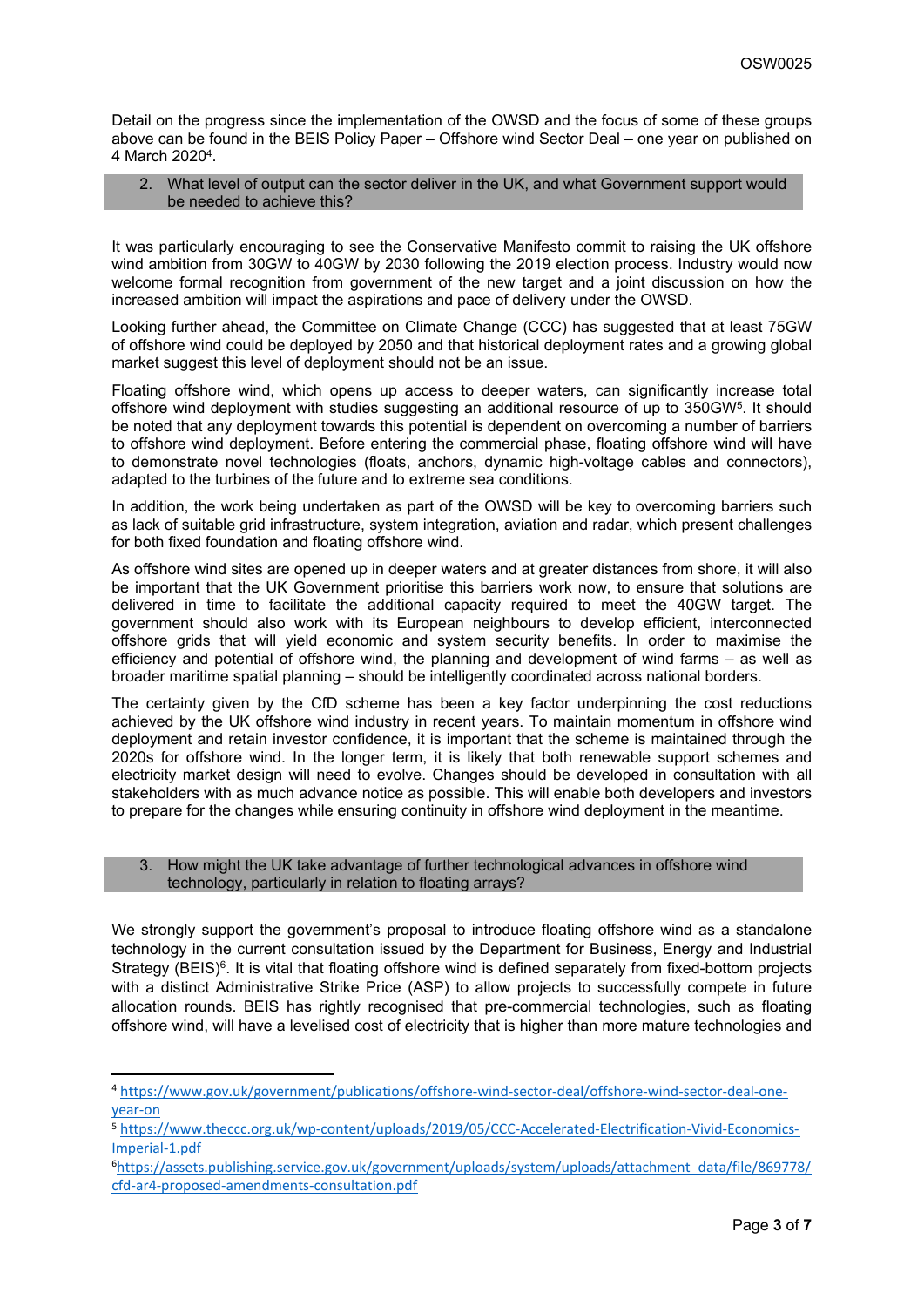therefore require separated definitions to facilitate the same price discovery that those mature technologies have experienced.

The next step to realise the potential of floating offshore wind in the UK is for government to set a clear deployment ambition. The announcement that the 2030 target for offshore wind will increase from 30GW to has sent a helpful signal to the international investment community that the UK is committed to the technology and a similar long-term target for floating wind, alongside regular CfD auctions, is essential to attract further investment and competition in the floating wind space. It is now essential that this target is formally recognised by government as soon as possible to eliminate any uncertainty for investors. The UK offshore wind market has already scaled up from almost no deployment a decade ago to ~10GW of capacity today, lessons can be learnt from this success in the development of the floating wind market and improvements can be made in terms of UK economic value.

### 4. What support does the sector require to keep pace with the most cutting-edge innovations, such as in blade technology?

Technological innovation has played a key role in driving the impressive cost reduction seen in offshore wind over the past five years. The Offshore Renewable Energy Catapult (ORE Catapult) has also facilitated cutting-edge innovation with projects focused at solving specific challenges from remote robotic turbine inspections to blade erosion shields.

The Offshore Wind Innovation Competition launched by ORE Catapult in 2018 was a good example of how to connect high-growth potential SMEs with potential investors. The competition issued a call for solutions to specific innovation challenges identified by industry, thereby attracting innovations against real issues. We encourage government, through Innovate UK to provide the funding to ORE Catapult for further competitions following this framework.

Another example of good practice in the offshore wind innovation arena is the Offshore Wind Accelerator (OWA), the Carbon Trust's flagship collaborative RD&D programme. The OWA is a joint initiative set up between the Carbon Trust and nine offshore wind developers back in 2008. Technology challenges are identified and prioritised by the OWA partners and projects are then carried out to address these challenges. The OWA is highly regarded within the industry and has been a key facilitator of the substantial innovation-driven cost reductions seen in recent years.

The OWA core programme is part-funded by the Scottish Government with the remaining funding coming from industry. Energy UK encourages the Scottish Government to explore the option of providing additional funding to the Carbon Trust for the OWA programme as part of a COVID-19 recovery plan. Industry would welcome the opportunity to discuss the appropriate level of funding and the potential for match funding.

There is a need for pre-commercial demonstrator projects, as these provide a means of accelerating technological industrialization. One successful example of such a project is the Blyth Offshore Wind demonstrator. This demonstrated the design, manufacture, installation and maintenance of float and submerge gravity base foundations. This type of foundation had never been installed before and has the unique characteristic of floating during transport from the construction site to the operating site, thus avoiding the high cost of traditional installation vessels. The experience gained from the construction of Blyth have been collected and is available to future developers.

## 5. What is the UK industry doing to promote the sustainability of offshore wind arrays throughout their entire life-cycle from development through to decommissioning, and to improve maintenance and end-of-life repair?

The UK offshore wind industry places great emphasis on the sustainability of offshore wind arrays throughout the entire life-cycle and individual companies have specific target on sustainability. Innovations in turbine design and maintenance mean that arrays are now being planned for a 30 year life rather than 20/25 year. There are numerous examples of innovative approaches to inspection and maintenance with a general movement towards automation utilising drones and robots, which facilitate more efficient and therefore sustainable life-cycle management. The maintenance and decommissioning of offshore arrays holds a lot of value for the domestic supply chain and such innovations and expertise can be exported abroad to emerging markets.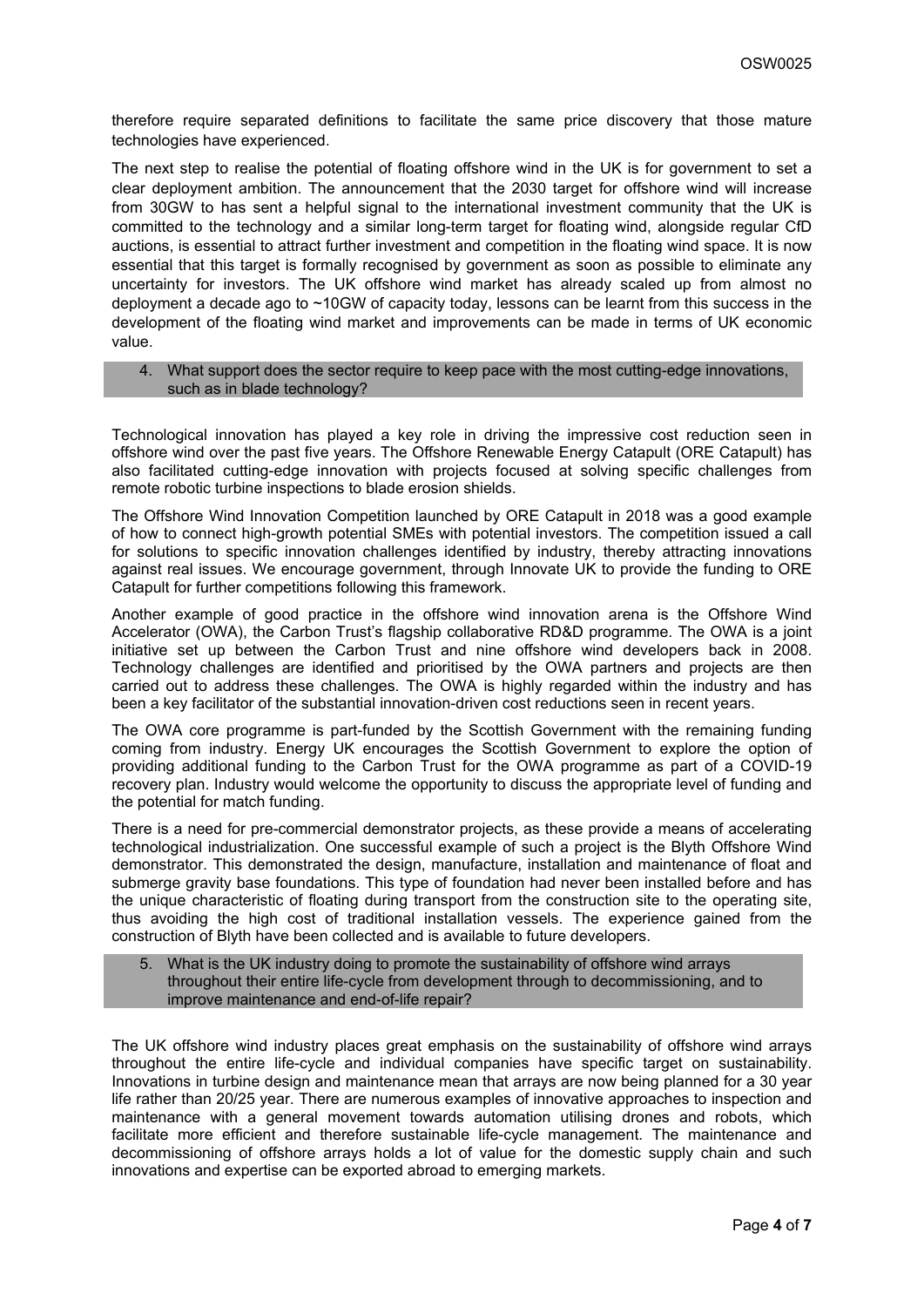Energy UK recognises the importance of driving reductions in the carbon intensity of supply chains and welcomes the move from BEIS to consider the carbon footprint of supply chains in the current consultation on amendments to the CfD scheme 2020<sup>7</sup> . With respect to methodologies, an immediate challenge is that there is no universally accepted methodology for assessing the carbon intensity of supply chains. A very useful first step in considering how SCPs could assist would be the development of a common methodology which could form the basis for the promotion of carbon intensity reductions in the supply chain. The Greenhouse Gas Protocol is one of the most widely used of the suite of existing methodologies and this could form a starting point for further development

How well is the UK industry managing the environmental and social impacts of offshore wind installations, particularly on coastal communities with transmission-cable landing sites?

The industry has so far successfully adhered to the robust policies and processes designed to manage the impact of connections for offshore wind. Some 9.9GW of offshore wind is successfully operating and currently a further 2GW is under construction. Altogether, 43GW of connection agreements are now in place with wind developers across GB and this provides one of the prerequisites to meeting Government targets for 2030. While it would be unhelpful to create risks and uncertainties for the developers pursuing these projects, Energy UK believes that now is the right time to review the current processes and adopt a more strategic approach to offshore transmission, which minimises environmental and social impact. Work on this has begun through a specially-formed Future of Offshore Transmission Workgroup, as part of the OWSD. Energy UK encourages BEIS to lead all stakeholders, to proceed at pace with creating the frameworks for a more coordinated and integrated approach to connecting offshore wind to the electricity networks.

Ofgem also highlighted the need for review. In its recently published *Decarbonisation Action Plan*, Ofgem states "the current frameworks relating to developing and connecting offshore wind generation need to be reviewed in light of the government's expectations for offshore wind." The Plan goes on to say "we do not consider that individual radial offshore transmission links for the amount of offshore generation are likely to be economical, sensible or acceptable for consumers and local communities."

To improve the prospects for meeting the longer-term 2050 target without jeopardising the 2030 target, we suggest an industry group is formed comprising BEIS and Ofgem with The Crown Estates, planning authorities, developers of generation and network owners. Such a group can immediately progress actions which will establish relevant security and interoperability standards ready for establishing an interconnected offshore network. It can also identify changes to the regulatory framework that will facilitate use of such network solutions where they bring economic and environmental benefits in relevant timescales. Such a group has already been recommended by the OWSD's Future of Offshore Transmission Workgroup at a high level as part of the ESO's work plan.

#### 7. How well is Government policy supporting innovation in transmission technology to improve the efficiency of electricity transmission?

Given the scale of development required to deliver at least 75GW of offshore wind as recommended by the CCC, all potential new approaches to make best use of onshore landing points, connections and onshore infrastructure capacity need to be assessed and any changes necessary to existing plans identified as soon as possible. Such thinking is necessary to ensure that infrastructure has minimal impact on local communities and the environment, whilst delivering value to developers and consumers.

The OWSD's Future of Offshore Transmission Workgroup and NG ESO's planned work stream on Offshore Coordination, are working together to consider what the potential solutions could be, based on cost-benefit analysis. BEIS also have a work stream in development on this, which will also be joined up via the OWSD. The aim is to create a framework which enables investment in and connection of the GWs the UK needs for 2030 and net zero at lowest overall cost to the consumer,

<sup>7</sup>[https://assets.publishing.service.gov.uk/government/uploads/system/uploads/attachment\\_data/file/869778/](https://assets.publishing.service.gov.uk/government/uploads/system/uploads/attachment_data/file/869778/cfd-ar4-proposed-amendments-consultation.pdf) [cfd-ar4-proposed-amendments-consultation.pdf](https://assets.publishing.service.gov.uk/government/uploads/system/uploads/attachment_data/file/869778/cfd-ar4-proposed-amendments-consultation.pdf)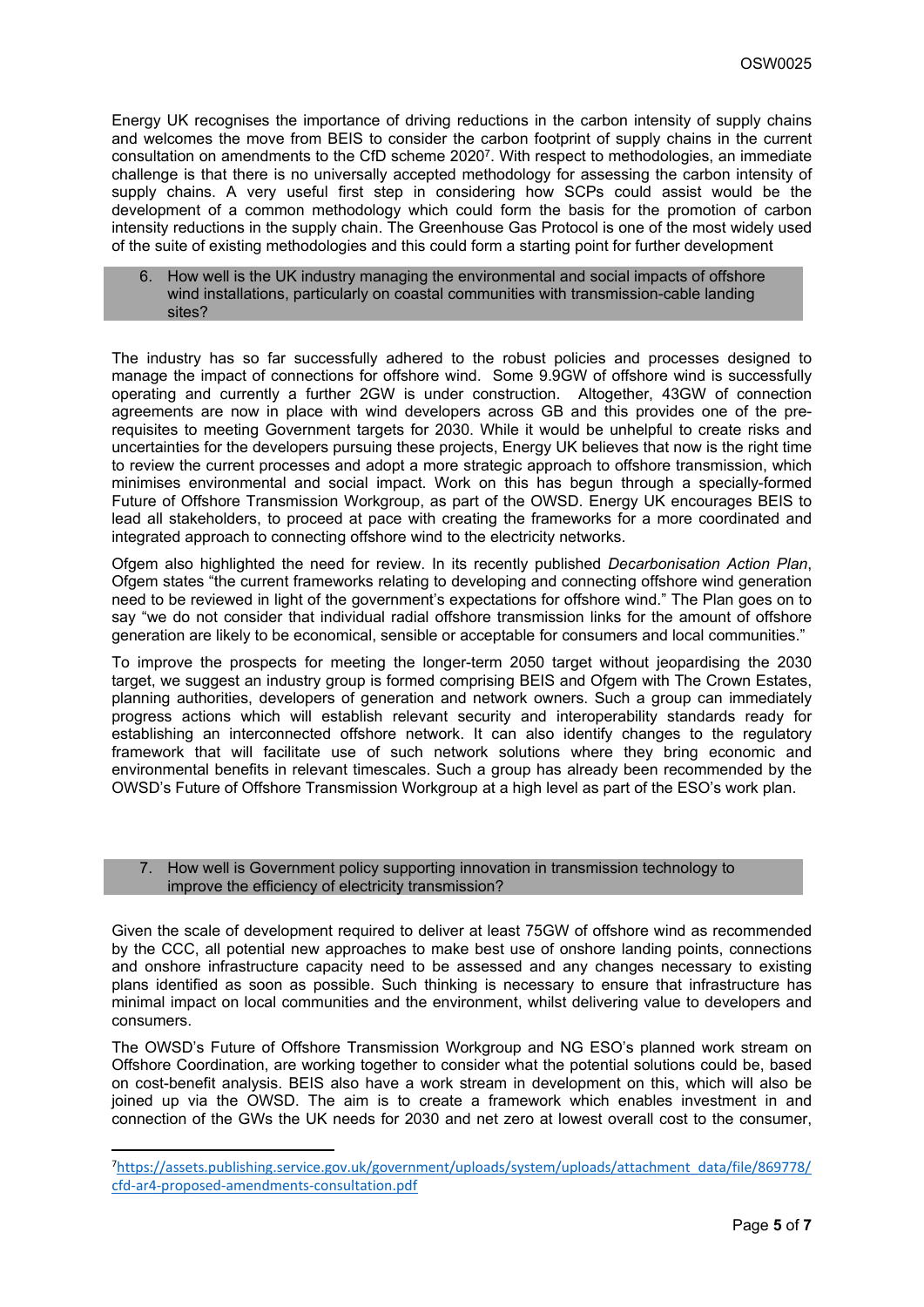whilst also bearing in mind the environmental and socioeconomic impacts of this on coastal communities.

An integrated offshore grid could also include already available interconnector technology. Multipurpose interconnectors combine the benefits of market-to-market interconnection with the capability of connecting offshore wind to the interconnector. By adapting this technology to integrate offshore wind into new interconnectors, Britain can pioneer and lead the way in developing meshed grids in the North Sea. Under this approach, adjacent wind farm developments could be linked together as hubs, and the electricity generated is brought ashore via shared transmission infrastructure. A meshed offshore transmission grid connecting offshore wind farms to shore could provide significant financial, technical and environmental benefits to the UK and European electricity markets<sup>8</sup>.

The combined availability of generation and market connection could improve security of supply and drive efficiencies, creating the potential for delivery at least cost to both developers and consumers through shared access to assets, and minimising the associated onshore construction impacts.

Ofgem recently committed to "Explore regulatory options to support development of an offshore grid to enable a four-fold increase in offshore wind generation by 2030"<sup>9</sup>. The clear policy direction set by government, alongside the engineering solutions described, now need an effective regulatory framework to unlock funding, drive investment decisions and enable delivery at the best cost for consumers.

The Future of Offshore Transmission Workgroup, established under the OWSD, is working alongside BEIS, Ofgem, NG ESO and TCE to examine these considerations, whilst making recommendations and decisions on how to best develop the key infrastructure required for deployment of offshore wind out to 2050. BEIS needs to take a lead role in the group setting an overarching programme overseeing the approach to design technical solutions and establish the timely delivery of the policy and regulatory frameworks required to develop both onshore and offshore infrastructure, which minimises the impact on local communities whilst delivering the best value for consumers and developers.

Embracing innovations in technology can act as a catalyst to accelerate the transition to net zero. With the right policy and regulatory frameworks, coordination of infrastructure can be vital in enabling the creation of high skilled jobs associated with offshore wind and the industry's broader supply chain. Developing these green technologies and supply chains will create well paid jobs and could help the UK economy recover following the coronavirus pandemic.

#### 8. Looking to the future, what can the onshore wind sector learn from the offshore success story?

The success of onshore wind prior to 2015 paved the way for the subsequent success of offshore wind. Onshore wind has a range of positive impacts in terms of community benefit, job creation and the addition of low-carbon electricity generation capacity. It is for these reasons that Energy UK has firmly supported the reintroduction of Pot 1 technologies for CfD AR4.

The offshore wind sector has achieved significant reductions in unit costs (as evidenced by falling CfD auction prices) by accessing a dependable but competitive support framework to enable adoption of new technology. A stable combination of policy and support for offshore wind has in turn enabled a stable pipeline of new projects, which has delivered cost savings and efficiencies, with the OWSD providing a tangible statement of the commitments from both industry and government.

A similar statement of industry and government commitments to take actions to enable onshore wind development could deliver similar benefits for the onshore wind sector. This statement need not be as a formal as a sector deal publication. It could be a protocol or other form of agreement that sets out the intentions and commitments of industry and government.

The flexibility for projects to proceed when the many project interactions are aligned has also been very important (and is a key challenge for facilitating shared network infrastructure). The government's OWSD, demonstrates that clearer policy direction can drive investment in renewable technologies.

<sup>8</sup> <https://www.msp-platform.eu/projects/progress-meshed-hvdc-offshore-transmission-networks>

<sup>9</sup> [https://www.ofgem.gov.uk/system/files/docs/2020/02/ofg1190\\_decarbonisation\\_action\\_plan\\_revised.pdf](https://www.ofgem.gov.uk/system/files/docs/2020/02/ofg1190_decarbonisation_action_plan_revised.pdf)